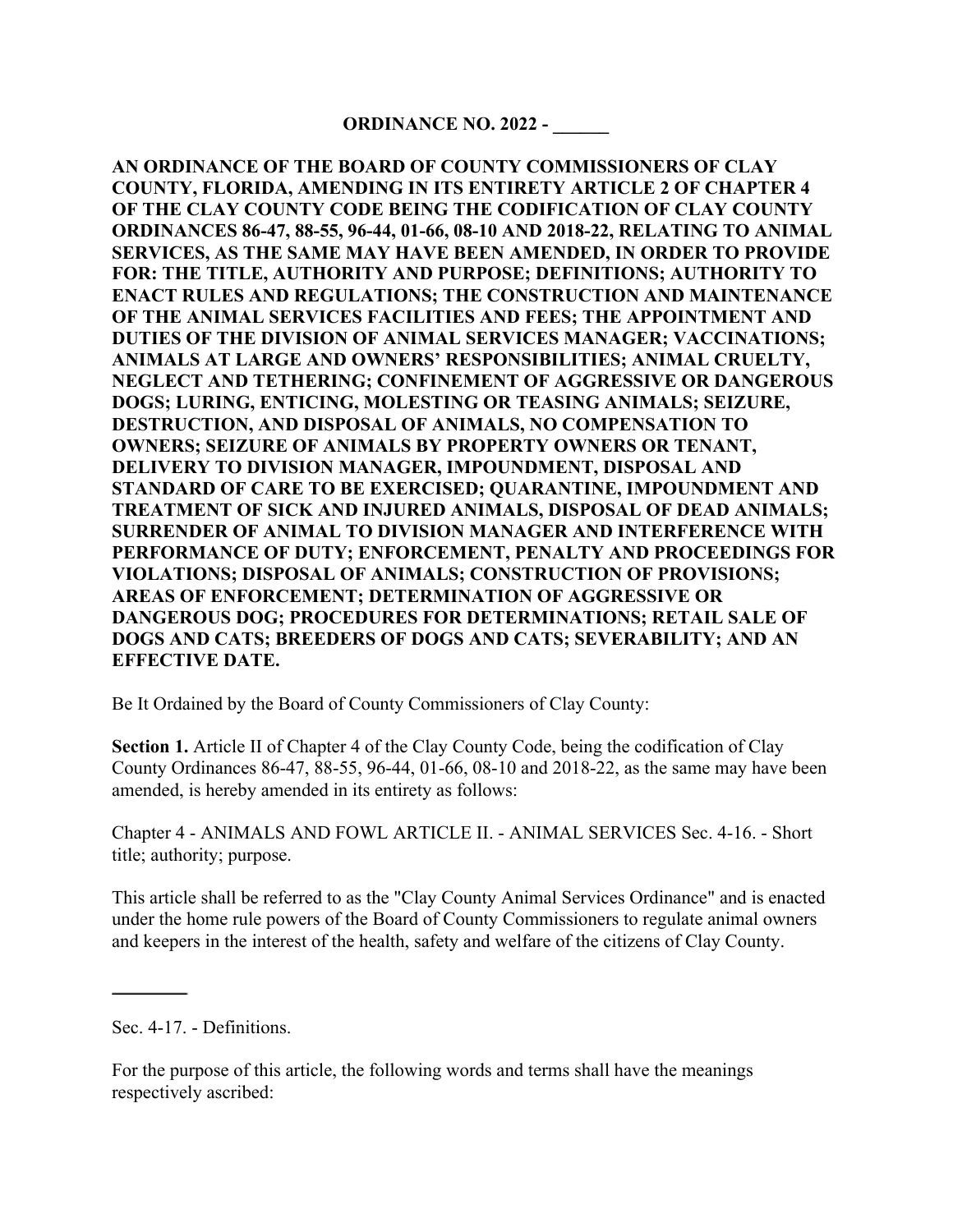*Adequate shelter* means an enclosure of at least three (3) sides and a roof, and which is structurally sound, maintained in good repair, water and wind resistant, and free of standing water, provides some shade from the direct rays of the sun, and assures adequate ventilation and light.

*Animal* means any animal as defined in Section 828.02, Florida Statutes, wild or domestic.

*Animal at large* means any animal, other than a cat, which is not under control, custody, charge or possession of the owner or their responsible person, by leash, chain, effective voice command, secure fence or other means of confinement or restraint.

*Animal control officer* means any assistant to the Division Manager who has been so designated.

*Animal welfare organization* means a public or private agency, including an established humane society, organized primarily for the purpose of promoting animal welfare; accepting and/or housing unwanted, stray, or abandoned animals; promoting or conducting animal adoption; promoting or conducting spay/neuter; and/or other animal welfare activities.

*Board* means the Board of County Commissioners of Clay County.

*Collar* means identification collar with rabies tag attached.

*County* means Clay County, Florida.

*County Manager* means the County Manager of the County.

*Department* means the Department of Community and Social Services within which the Division of Animal Services operates.

*Department Head* means the head of the Department of Community and Social Services. *Division of Animal Services* or *Division* means the Clay County Division of Animal Services. *Division Manager* means the manager of the Clay County Division of Animal Services.

*Effective voice command* means a voice control by a competent person which at all times prevents the animal subject to the voice control from running at large or otherwise violating the provisions of this article.

*Neutered* or *spayed* means rendered permanently incapable of reproduction by surgical alteration, implantation of a device or other physical means, or permanently incapable of reproduction because of physiological sterility, but only where such neutered or spayed condition has been certified by a veterinarian licensed in any state.

*Nuisance* means any animal conduct or behavior, including but not limited to habitual or repeated destruction, desecration or soiling of any public or private property, habitual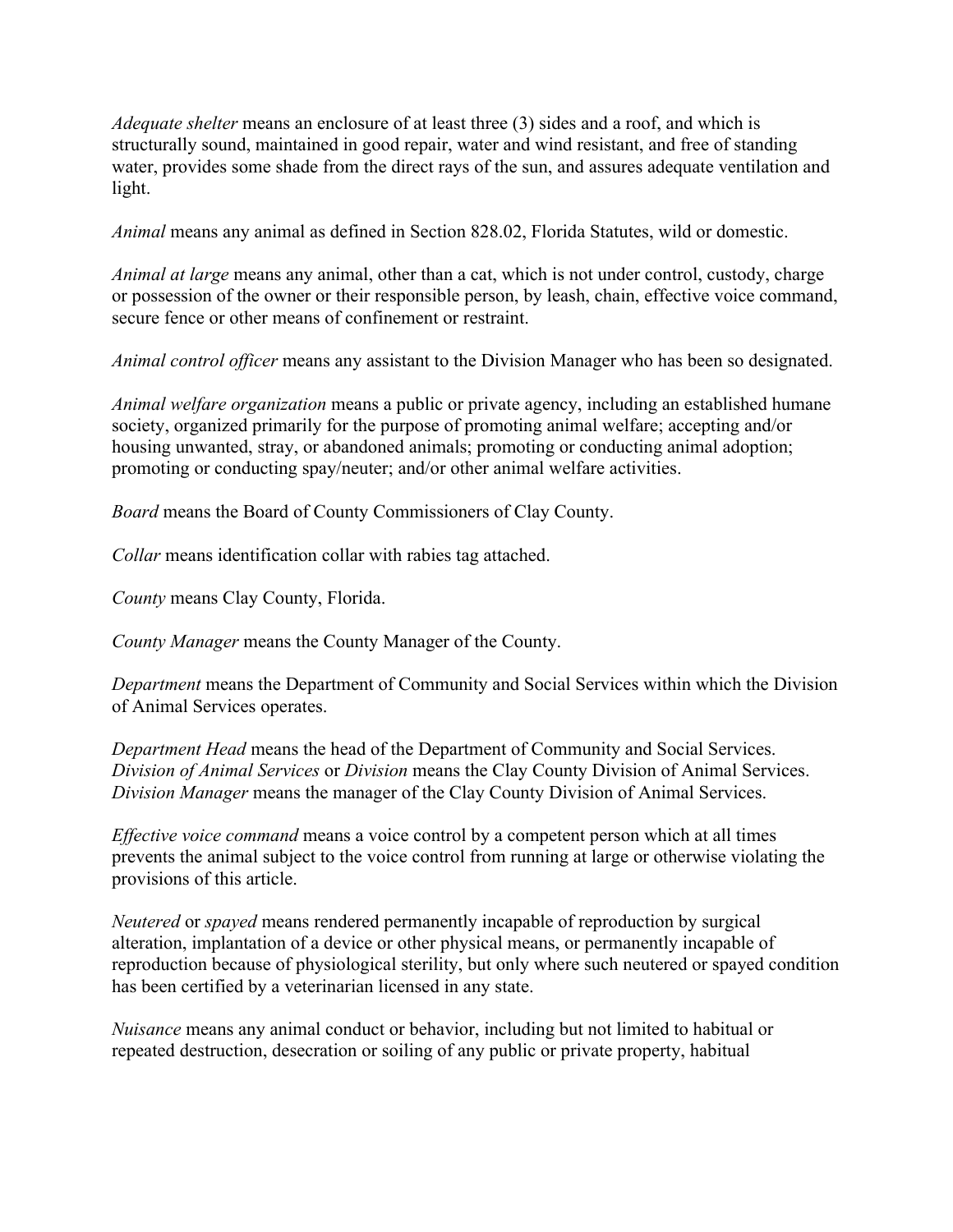chasing of persons, cars, other vehicles or running at large that causes a disturbance to the peace or causes injury or threat of injury to persons or property.

*Owner* or *Keeper* means any person, household, firm, corporation, or other organization possessing, harboring, or having control or custody of an animal. A person must be age eighteen (18) or older to be considered the legal owner of an animal. If a person under the age of eighteen (18) is considered the custodian or caretaker of the animal, the parents or legal guardians shall be considered the legal owner of the animal and responsible for all matters involving that animal. There shall be a rebuttable presumption that the person's name appearing on the animal's registration or radio frequency identification device (RFID), commonly known as a "microchip," is the Owner.

*Stray* means any animal that is found to be at large, whether lost by its owner or otherwise or feral, or that is on the public or private streets, common areas of apartments, condominiums, trailer parks or other multi-residential premises, and that does not have an identification collar and for which there is no identifiable Owner.

## **Sec. 4-36. - Retail sale of dogs and cats**

## **(a) Prohibitions.**

(1) It shall be unlawful for any commercial establishment to engage in the retail sale of a dog or cat.

(2) It shall be unlawful for any person to engage in the retail sale of a dog or cat from a public thoroughfare, public common area, or flea market sale.

(b) Exemptions. The following shall be exempt from the prohibitions in subsection (a) of this section:

(1) Animal shelters.

(2) Animal welfare organizations.

(c) Amortization period. Any existing commercial establishment that is lawfully operating on or before March 31, 2022 shall be permitted to continue the retail sale of dogs or cats for one year. As a condition of continued operation during the amortization period, a commercial establishment shall not increase or enlarge its floor space for the sale of dogs or cats. A commercial establishment shall provide proof of its retail sales of dogs and cats existing as of March 31, 2022, to the Division of Animal Services through sales receipts, franchise agreements, leases, or other documentation readily authenticated as true and correct documents. Any commercial establishment that voluntarily abandons retail sale of dogs or cats for a period of more than thirty (30) days or ceases retail sale of dogs or cats as a result of destruction by fire or other peril, shall lose its nonconforming status.